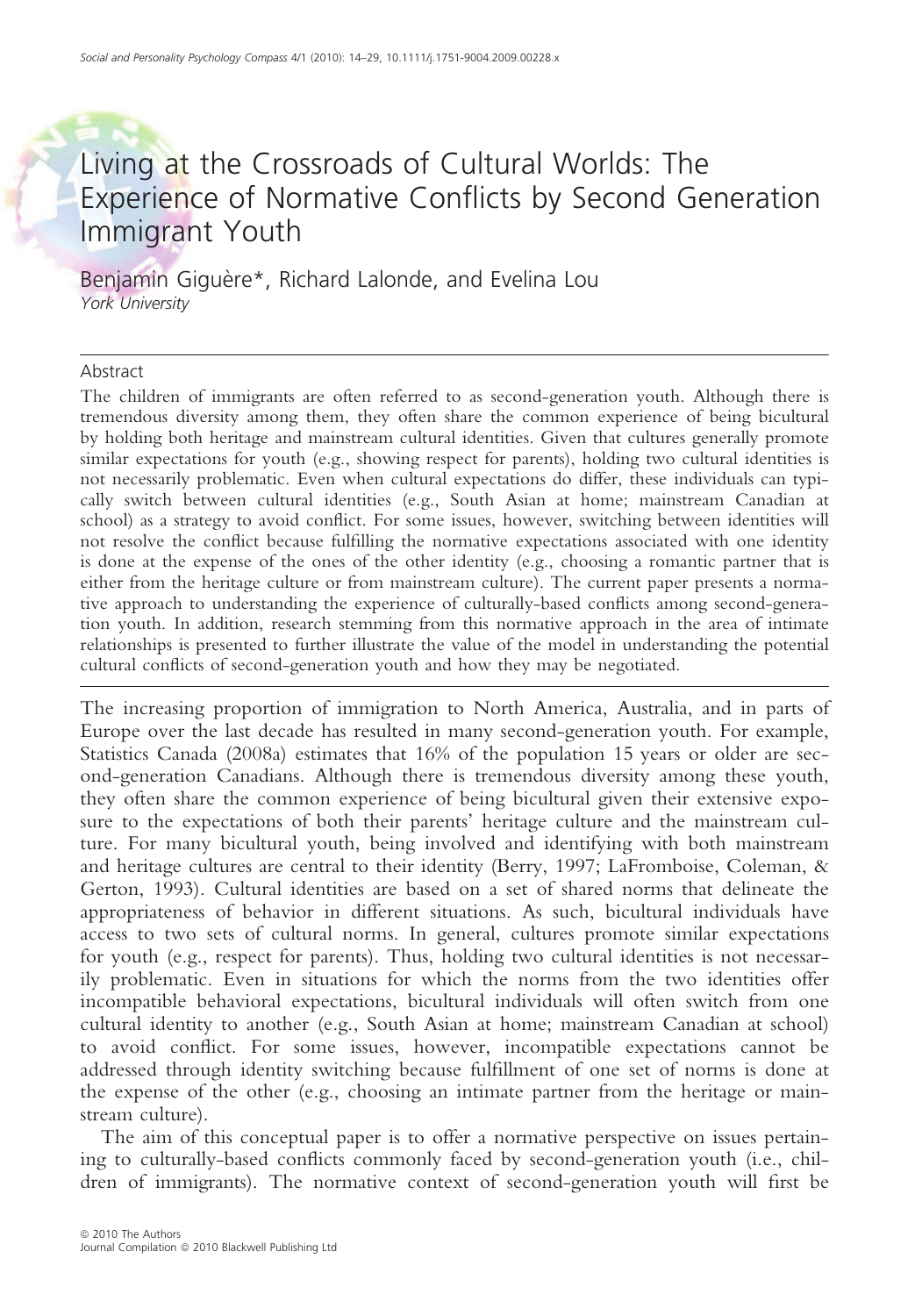presented followed by a description of the concept of normative conflict. Research in the area of intimate relationships of second-generation youth in Canada will then be reviewed to help further illustrate the value of the proposed model in understanding the nature of culturally-based conflict and options that are available for youth to address such conflict.

It should be noted from the outset that our perspective is largely based on research we have conducted using convenience and snowball samples of South Asian and East Asian second-generation youth in Canada. These groups represent the largest recent immigration populations in Canada (Statistics Canada, 2009a) as well as a large proportion of the immigrant population in the United States. This selection also reflects a worldwide trend in migration pattern of individuals leaving Eastern countries for Western ones (Dovidio & Esses, 2001). Countries with Eastern cultural backgrounds have been described as collectivistic and are often guided by norms that are well-defined and offer little room for digression (see Triandis, 1995). Western cultures like Canada and the United States, on the other hand, are individualist cultures whose cultural norms are often less prescriptive than those held in Eastern cultures. Thus, second-generation youth who have access to both Eastern and Western sets of norms are also more likely to experience culturallybased normative conflicts, compared with those who remain within a single set of cultural norms.

# The Normative Experience of Second-Generation Youth

For many second-generation youth, having group memberships in both the heritage culture and mainstream culture is a central aspect of how they define themselves. These identities, like other collective identities, are constructed around networks of norms (see Ashmore, Deaux, & McLaughlin-Volpe, 2004). The function of norms is to help individuals define what actions (cognitive, emotional, or behavioral) are considered appropriate or inappropriate. Adherence to normative expectations helps fulfill one's need for affiliation (see Deutsch & Gerard, 1955). Second-generation youth have access to two sets of norms: one from their heritage culture, which is learned mostly through the family, and the other from the mainstream culture, which is typically acquired through peers, school, and the broader social context.

To understand the normative reality of second-generation youth, it is important to first investigate the normative context of their immigrant parents. When individuals from an Eastern culture immigrate to a Western culture, they often retain strong support for their heritage norms, particularly those surrounding issues related to the family and relationships (e.g., Naidoo & Davis, 1988). Because these first-generation Westerners have typically experienced their heritage culture dynamically at both the societal (e.g., schools, media) and interpersonal level (e.g., family, peers), their self-concept is well rooted in this culture. If immigration occurs during the adolescent years or later, the person's experience with the receiving culture occurs at a developmental period when many attitudes and daily routines have already been well-established and grounded within a normative frame set by the heritage culture (see Heine, 2008). Thus, cultural conflicts that arise for parents of second-generation youth typically originate from the expression of an Eastern heritage norm in a Western cultural context.

The experience of mainstream and heritage cultures of second-generation youth differs significantly from that of their first-generation parents. For example, these youth have not acquired their heritage cultural knowledge with the same degree of direct experience as that of their parents. Despite the increasing number of global channels for communicating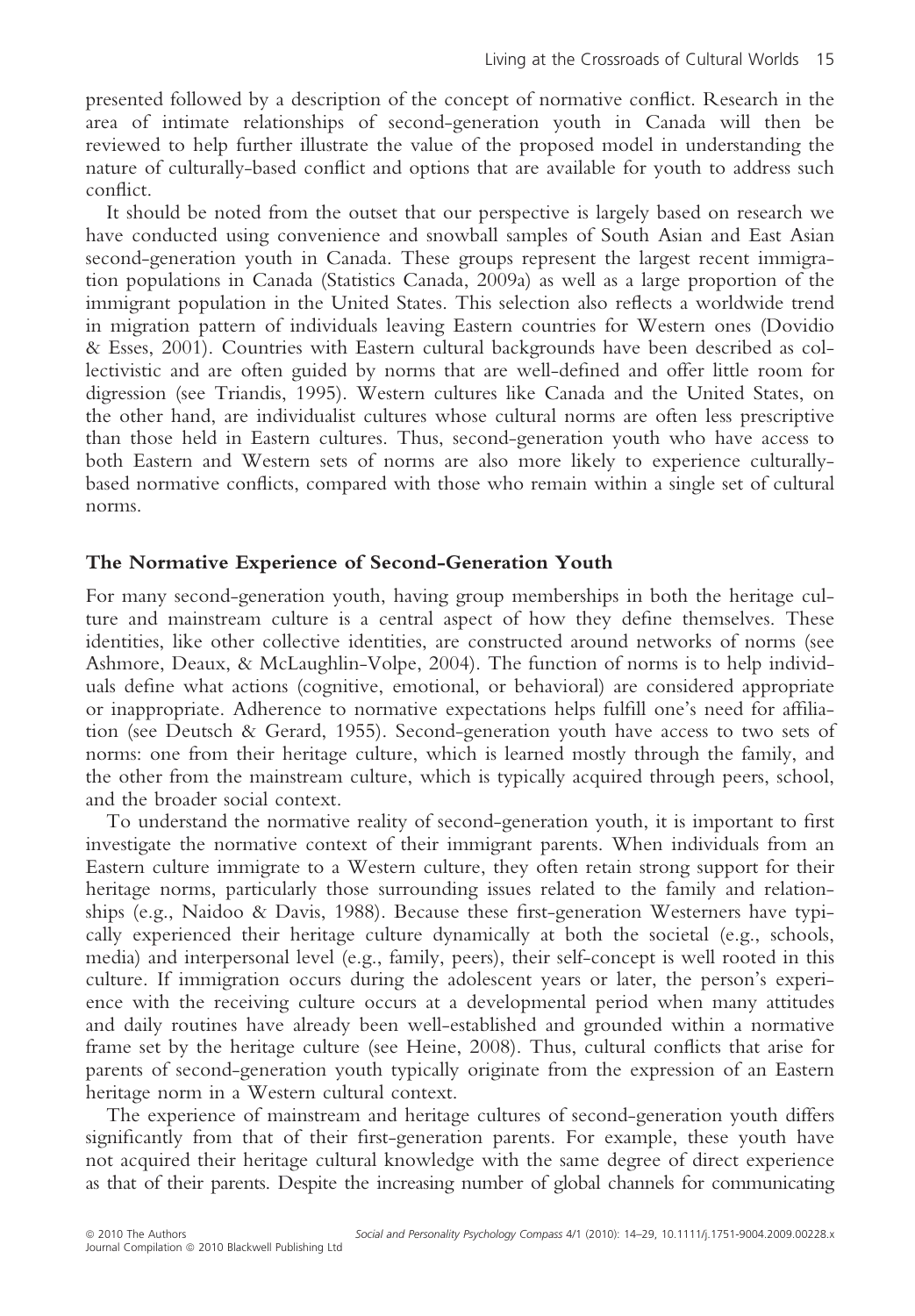cultural knowledge, second-generation youth's primary access to the heritage culture is through the lens of their family and relatives for whom the heritage culture is often frozen at the time when they emigrated from their country of origin. Moreover, Eastern immigrant parents in attempting to maintain heritage norms in a mainstream context typically encourage their children to adopt behaviors and norms that are most closely tied to family traditions and family honor (Dion & Dion, 2001; Georgas, 1989; Kwak, 2003). Some of these traditions contrast greatly with those of the receiving western host country, which typically emphasize the development of autonomy during adolescence.

At the time when second-generation youth acquire cultural knowledge from their family's heritage culture, they are also exposed to the social norms of the mainstream culture. Thus, they are generally more involved in the mainstream culture compared with their parents. In a Western context, for example, it is easier for these young people to master the mainstream languages (Jia & Aaronson, 2003; Johnson & Newport, 1989) and more likely for them to acquire autonomy norms (e.g., seeking a romantic partner on the basis of love) that are typically not supported by the heritage culture. Consistent with the parent-child discrepancy in exposure to heritage and mainstream cultures, children of immigrants report greater endorsement of mainstream cultural norms and values as well as weaker endorsement of traditional cultural norms and values than their parents (Georgas, Berry, Shaw, Christakopoulos, & Mylonas, 1996; Knafo & Schwartz, 2001; Rosenthal, Demetriou, & Efklides, 1989). It is not surprising then that some second-generation youth may experience culturally-based internal conflicts and that they may sometimes feel as though they are 'caught between two cultures' in certain situations (e.g., Dugsin, 2001; Weston, 1994).

# Managing sets of norms

In general, different cultural groups place similar emphasis on what are considered appropriate everyday behaviors such as being helpful to others (Schwartz & Bardi, 2001). Because there is no potential for culturally-based normative conflicts in these more mundane day-to-day actions, bicultural youth are not in a frequent state of conflict when going about their regular lives.

Even when the norms of heritage and mainstream cultures are perceived as being incompatible with one another, the risk of conflict can sometimes be avoided by switching between the differing cultural beliefs as a function of the social environment (e.g., family, school) (Phinney, 1990). Although second-generation youth may perceive that some areas of their lives are associated with incompatible heritage and mainstream norms, such perceptions do not automatically lead to normative conflicts. The cultural identity of these young adults is contextually driven by environmental cues, usually of a single culture that is salient in a given situation. This process may allow them to rely on the set of norms concordant to a given situation and ignore the other less relevant set of norms (e.g., following heritage norms at home and mainstream norms at school). This notion is well-captured by the concept of frame-switching put forth by Hong and her colleagues (see Hong, Morris, Chiu, & Benet-Martínez, 2000). Cultural frame switching is said to occur when individuals alternate between different cultural interpretive frames as a function of the cues in their environment.

Similar ideas about the contextual nature of identity can also be found within other perspectives on identity, including the culture and language literature (see Ashmore et al., 2004). The relationship between language and culture is a complex one. At the individual level, culture is constructed around a network of knowledge sets (see Hong et al., 2000),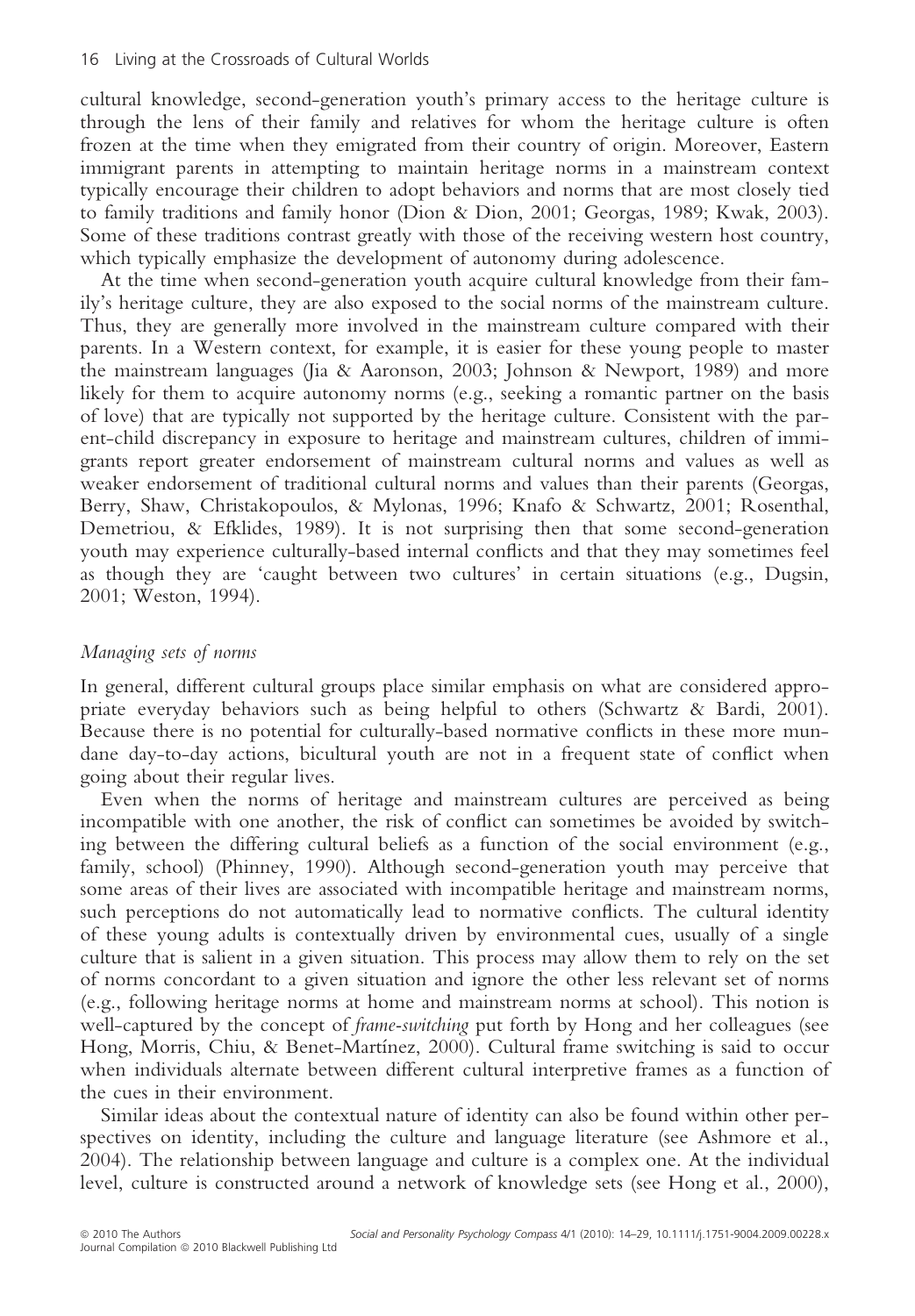and the cognitive processing of this knowledge can be influenced by language (Bialystock, 2001). In their investigation of identities based on ethnicity and language, Clément and Noels (1992) have referred to the context-dependent phenomenon of identity as a situated identity. Boski (2008) offers a related model which parcels out different types of cultural integration. He argues that it is important to distinguish between one's linguistic identity and cultural identity. Although related, a person who is bicultural (i.e., has incorporated two sets of cultural norms and knowledge) is not necessarily bilingual in the fullest sense (i.e., has acquired and maintained fluency in two languages), and vice versa. In fact, the issue of language and bilingualism places many second-generation youth in a unique position within their families. Because they are often more knowledgeable of the mainstream culture's language and nuances, they are called upon to serve as a language broker for their parents (Dorner, Orellana,  $\&$  Jiménez, 2008). Such a position has the potential to create particular types of conflicts for bicultural and bilingual youth, but this discussion is beyond the scope of this paper. Our focus is on the conflicts that arise from discrepancies in commitment to the sets of social norms prescribed by two different cultures.

# Normative conflict

There may be some areas in the lives of second-generation youth in which the norms promoted by the two cultures are discordant, and the adherence to one set of norms prevents fulfillment of the second set of cultural norms. Moreover, these areas are likely to be associated with important life decisions. Often underlying the incompatibility between norms are traditional values stemming from the Eastern heritage culture working against autonomy values from the Western mainstream culture. Areas in which second-generation youth are able to assert a sense of autonomy are likely to generate culturally-based conflict. For example, one major source of conflict for young second-generation South Asian women is in the area of autonomy in intimate relationships (Inman, 2006).

Implicit in the notion of bicultural normative conflict is that acculturation occurs along two independent yet related lines. Individuals are not simply moving on a continuum between heritage and mainstream identity; they can hold and endorse both identities simultaneously (Berry, 1990; see Ryder, Alden, & Paulhus, 2000 for empirical evidence). Taking a normative approach, conflict between the two sets of cultural norms of the bicultural individual will be associated with simultaneous salience of both heritage and mainstream identities – two events that are intimately tied to each other and perceived to be undistinguishable. Stroink and Lalonde (2009), for example, revealed that bicultural youth were less likely to simultaneously identify with heritage and mainstream cultures when they constructed a differing normative frame for each culture.

Culturally-based conflicts may lead youth to believe that they are required to choose one of two opposing normative alternatives (e.g., a partner concordant with heritage cultural norms or not). They may also feel caught between two set of norms and perceive that switching between identities is not a sustainable option to address the issue. This conflict between norms leaves the individual with a difficult and sometimes painful dilemma. In perceiving that the choice between two normative alternatives will be made at the expense of the norms from one of the two cultural reference groups, this conflict may generate the potential for social rejection for having failed to fulfill the norms of one group. Considering the asymmetry in socialization forces towards heritage and mainstream cultures encountered by second-generation youth, the conflict they experience could more appropriately be characterized as between their familial and mainstream norms, as opposed to between two cultural groups.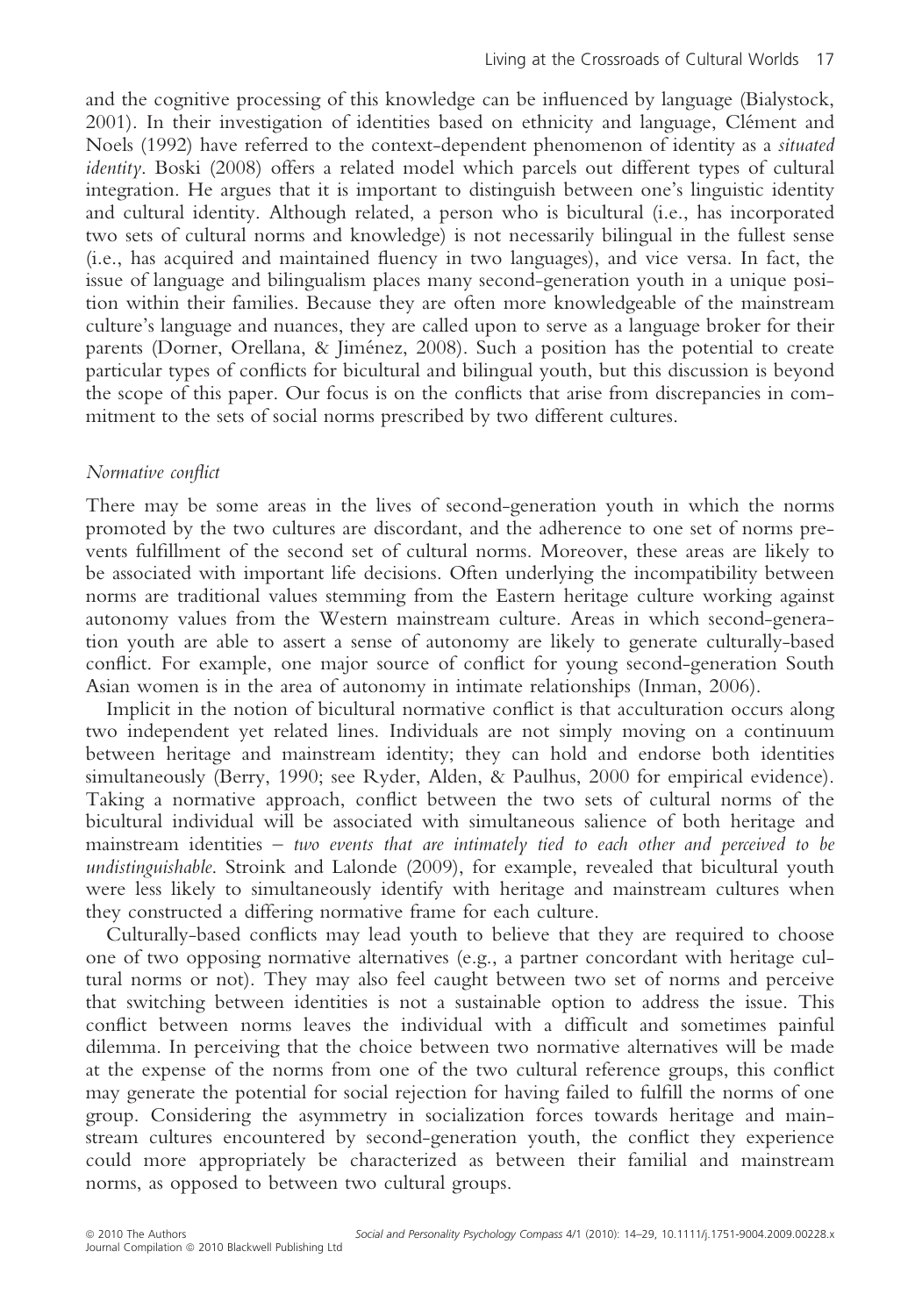Issues related to family and relationships are common sources of conflict for many firstand second-generation immigrants (Phinney, Kim-Jo, Osorio, & Vilhjalmsdottir, 2005). Cultural sources for family normative expectations and personal desires cross to form four different acculturation patterns in families: (1) both the child and parents have acculturated to mainstream (e.g., Canadian) norms and values; (2) the child has acculturated to mainstream culture whereas the parents have not; (3) the child identifies closely with the heritage culture and it is the parents who have adopted mainstream culture; and (4) both the child and parents identify closely with the heritage culture. Normative conflict is most likely to occur in pattern (2). It should be noted that an individual's family dynamics are not limited to any one of these patterns in every context. The parents and their child may each endorse both their heritage and mainstream identities to some degree, and be able to negotiate between them smoothly and effortlessly in many situations. Normative conflict can still occur, however, when the two parties strongly disagree in their views on a particular issue for which integrating norms from both cultures is not possible (e.g., choosing between chastity and pre-marital sex). Because traditional norms are generally transmitted by the family, conflict for second-generation youth is more likely for familyrelated issues for which the relative contribution of heritage culture may be greater than mainstream culture.

Contemplating social rejection, be it from family or peers, for failing to fulfill normative obligation can place these youth in a position to experience psychological distress. It is important to distinguish between the *frequency* of conflict and the extent to which it leads to distress. Normative conflicts faced by second-generation youth are typically characterized as low frequency because they surround key life decisions that are relatively rare in occurrence (e.g., choosing a life partner, career), but they can cause significant psychological distress (see LaFromboise et al., 1993). Individuals adhere to norms in order to obtain social acceptance (e.g., Blackhart, Baumeister, & Twenge, 2006; see Deutsch & Gerard, 1955). Anticipating or actually being forced to commit to only one set of cultural norms can result in distress because they place the individual in a position of social rejection.

Individuals adhere to social norms in part to derive a sense of affiliation with others. Violation of such norms threatens this affiliation and generates the potential for social rejection (Leary, Koch, & Hechenbleikner, 2001). Among other factors, social rejection is associated with the experience of negative social emotions (e.g., shame), which have been associated with negative consequences for psychological adjustment (e.g., depression) (Tangney, 1993). The current model offers a perspective for understanding the experience of second-generation youth and proposes a psychological mechanism underlying the relation between normative conflict and negative psychological adjustment.

Bicultural youth may be particularly prone to maladaptive conflict experiences as they simultaneously undergo a transitional period of identity development to adulthood and deal with possibly conflicting sets of cultural values (Berry, 1997; Phinney, Ong, & Madden 2000). According to Eric Erikson (1968) adolescents generate a sense of identity through the experience and resolution of normative conflicts during what he referred to as the identity-confusion stage. Marcia (1966) elaborated further on the idea of identity crisis and provided empirical evidence in support of Erikson's theory. It is important to recognize that intergenerational conflicts (e.g., conflicting musical preferences between parent and child), which tend to occur within a homogeneous cultural setting, are common regardless of cultural background. Culture may exacerbate intergenerational conflicts for bicultural individuals but not for their monocultural peers. For example, although most parents and children disagree on what is the appropriate level of physical intimacy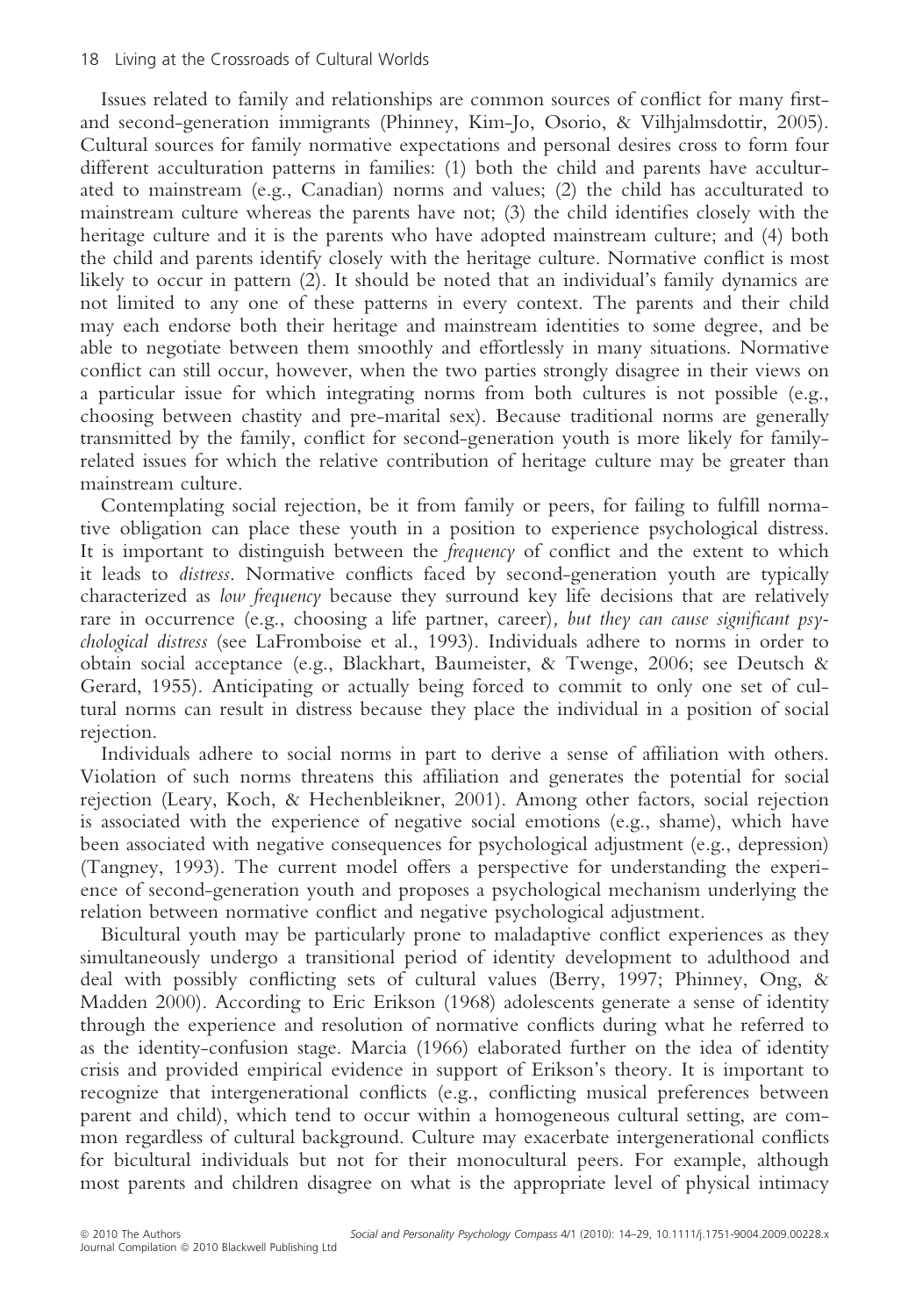for young single adults, the parent-child discrepancy may be greater within immigrant families.

# Levels of Conflicts

The layered and interacting systems outlined by Bronfenbrenner (1979) suggest that human development is shaped by the norms and values embedded not only in the immediate settings (e.g., family, peers, school) but also the larger social and cultural contexts. In the case of bicultural youth, the relation between these systems and its influence on development may be highly dynamic and powerful, resulting in certain types of conflicts as compared with their monocultural counterparts. In accordance with this system, it is argued that normative conflicts can be experienced at different levels in the lives of second-generation youth.

At the intergroup conflict level, cultural conflicts may be experienced by bicultural individuals when they are categorized by others as belonging to an outgroup on the basis of a social categorization such as skin color, accent, or choice of clothing (e.g., Killian & Johnson, 2006). Race-based discrimination is the classic example of a cultural conflict at the intergroup level, but such conflicts can also be more subtle in their expression. For instance, inclusion in a given group may be questioned by the degree of fit with prototypical group norms. A Chinese Canadian may feel rejected by a Euro-Canadian who questions where she is from, or she may feel be rejected by another Chinese Canadian who jokes about her qualms about eating chicken feet.

Conflicts can also be experienced at the interpersonal level and the intra-personal level. At the interpersonal level, second-generation youths' interaction with their parents or peers can be negatively affected by their dual normative commitment. Examples include parental disapproval of the child's intimate involvement with a partner from a different ethnic background, or peer pressure preventing abstinence from alcohol consumption. Finally, at the intrapersonal level, conflict can be experienced within the individual, which can be described as the experience of 'feeling torn' between two cultures. Normative commitments become internalized along with any incompatibilities between these norms (LaFromboise et al., 1993). Thus, bicultural individuals may find themselves divided on what are considered appropriate behavioral responses to certain situations.

These two latter levels of normative conflict will be discussed further by reviewing research on the experience of normative conflict in the area of intimate relationships. The review will address the normative perspective of second-generation youth with a focus on illustrating their perception of different normative reference points. Because of the asymmetry between heritage and mainstream norms, with heritage norms being more closely tied to the family than the heritage culture, the influence of family connectedness (i.e., collectivism at the family level; Lay et al., 1998) is an important factor to consider in the experience of these youth. Adherence to heritage norms should vary according to the extent to which an individual's self-concept is tied to the family. This level of self-construal is captured by the psychological concept of family allocentrism, or the expression of cultural collectivism at the family level (see Lay et al., 1998). After discussing the implications for the current normative perspective, we will present work that addresses the distinction in the perceived differences between norms and the internalization of a normative conflict as well as its relation to psychological adjustment. Finally, results from quasi-experimental studies suggesting that normative conflict is associated with the experience of negative emotions for second-generation youth will be discussed.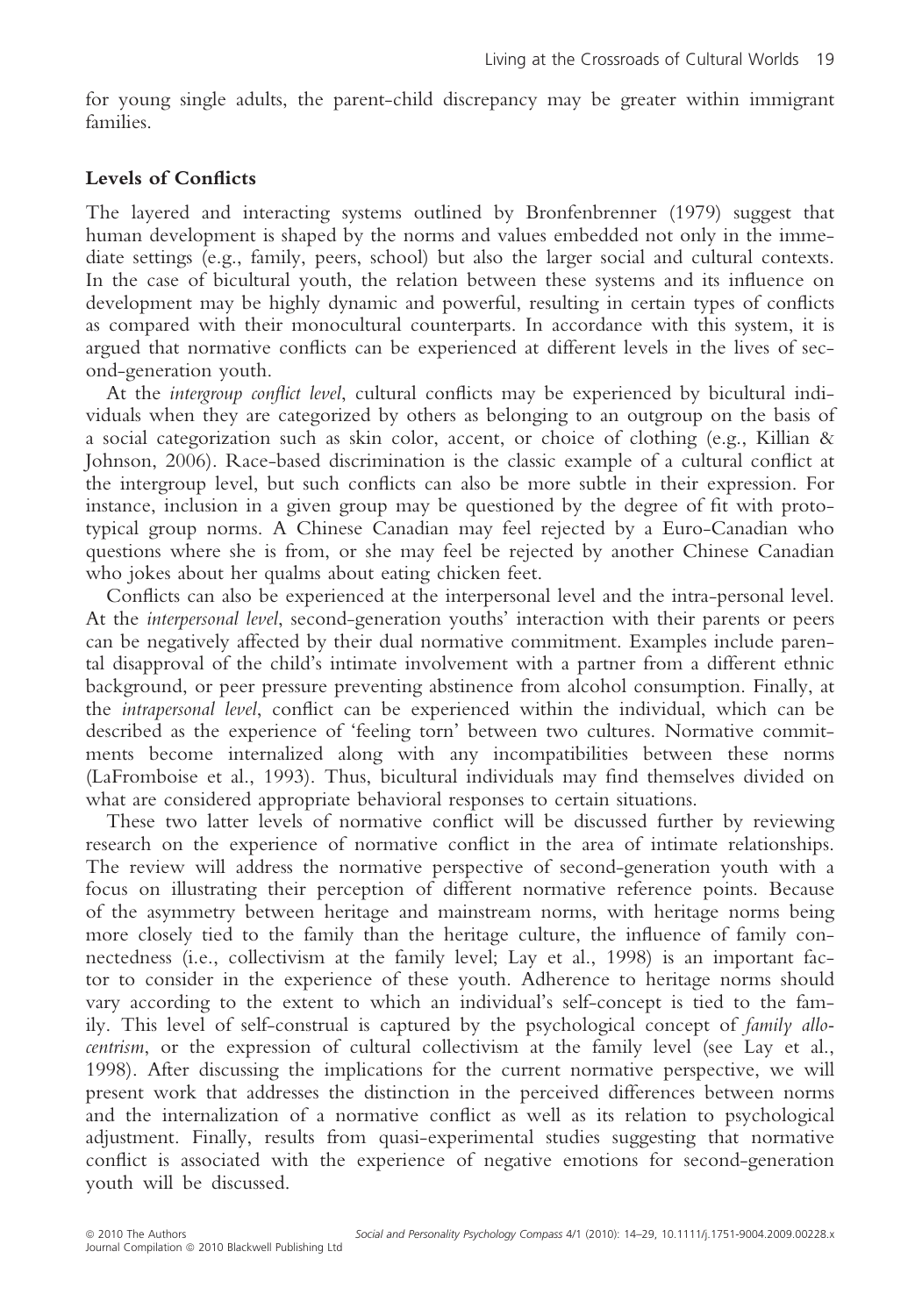# Cultural Norms of Partner Selection and Preferred Mate Attributes

An important issue facing the majority of young adults is the type of person they will choose to be their life partner. It is generally recognized that norms regarding interactions in intimate relationships are primarily defined and transmitted by culture (Berscheid, 1995). Dating and relationships, therefore, can be associated with considerable culturallybased tension within many immigrant families (see Hynie, 1996 for a review). It is not surprising that cultural conflict related to issues of dating and marriage is a consistent theme across a number of qualitative studies looking at South Asians immigrants living in Canada (Talbani & Hasanali, 2000; Weston, 1994) and the United States (Dugsin, 2001; Pettys & Balgopal, 1998; Segal, 1991).

For second-generation Eastern immigrants in a Western culture, close relationships are typically associated with two distinct and often contradictory sets of norms (Tang & Dion, 1999). In many Eastern cultures, the primary purpose behind the union of two individuals is to promote the maintenance, continuity, and well-being of both families involved (Dion & Dion, 1993). Arranged unions are common, alluding to the significant role that parents play in choosing their child's future partner. Young adults are expected to respect their parents' desires regarding the choice of a spouse, and understand love to be a state that follows rather than precedes marriage (Goodwin & Cramer, 2000). This Eastern view contrasts sharply with that held by Western cultures (e.g., in Canada and the U.S.) in which unions are formed to publicly demonstrate a couple's feelings of romantic love (Dion & Dion, 1996; Doherty, Hatfield, Thompson, & Choo, 1994). Adolescents committed to two distinct set of norms of Eastern and Western cultures are likely to find themselves caught between the desire to fulfill strong family expectations and maintain family honor, and the belief that love is the ultimate route to personal fulfillment and happiness within a union. Thus, issues surrounding intimate relationships may be prone to elicit normative conflicts for young biculturals (Dasgupta, 1998; Hynie, 1996).

Based on these different perspectives on unions, culture can exert a strong influence over partner selection for bicultural individuals. Research conducted by Buss et al. (1990) demonstrated considerable cross-cultural consistency across 37 nations in the attributes that men and women desire in their lifelong mate. Regardless of cultural background, individuals tended to prefer a partner who will be kind and considerate; this is consistent with our findings with young adult Canadians (Hynie, Lalonde, & Lee, 2006; Lalonde & Giguère, 2008; Lalonde, Hynie, Pannu, & Tatla, 2004). In many cultures, mate selection occurs within homogeneous cultural contexts in which potential partners share ethnic, religious, and linguistic features. Because the vast majority of Canada's population growth from international immigration is concentrated in large urban centers (Statistics Canada, 2009b), second-generation youth are likely to reside in these metropolitan areas with their families. Particularly relevant to dating, their pool of potential partners in these urban areas is culturally heterogeneous with the key feature being the great diversity of ethnic, religious, and linguistic backgrounds.

#### Normative conflict and intimate relationships

What then happens to the second-generation youth who develop two sets of cultural norms that contain contradictory behavioral prescriptions regarding preferable traits in a mate as well as the nature and meaning of the union with a life partner? The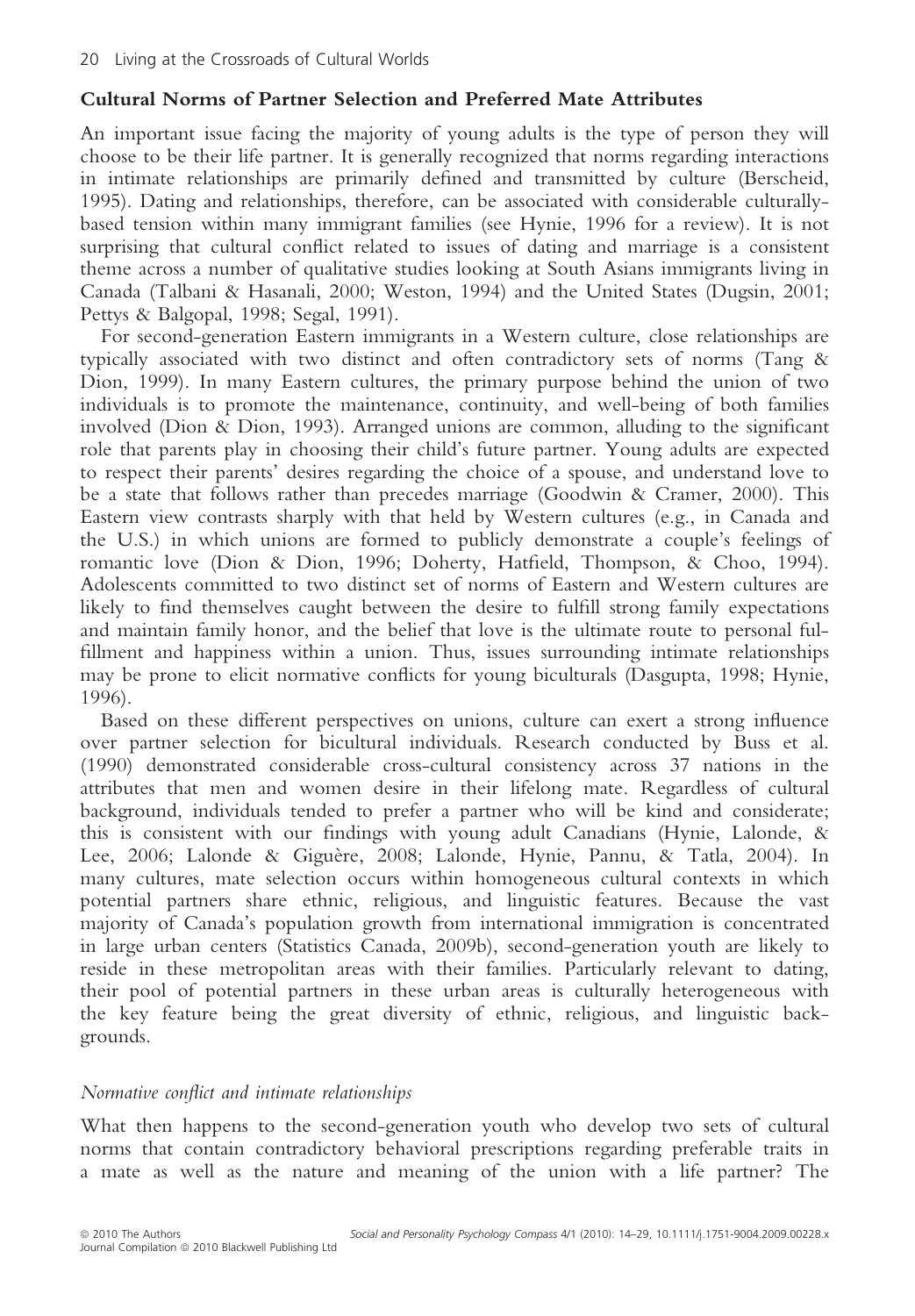potential for culturally-based conflict increases as these young adults face difficult decisions in which they must choose between normative commitments, either to the family's expectations or to the mainstream norms displayed by their peers. Lalonde et al. (2004) examined the potential for normative conflict and the role of family connectedness in partner trait preferences of second-generation South Asian youth. It was hypothesized that bicultural individuals would be aware of two different sets of cultural norms regarding mate selection and that they would still be influenced by their heritage culture while living in a Western culture. Results indicated that bicultural youth had in fact internalized some of their heritage cultural norms, such that they showed a stronger preference for 'traditional' attributes in a mate (e.g., family reputation, parents' approval) compared with their European Canadian counterparts. A second study with a different sample of South Asian Canadians demonstrated that the young adults who displayed greater preference for traditional attributes in a mate identified more strongly with their South Asian heritage and were more culturally connected to their families.

Betancourt and López (1993) postulated that in order to assume that a cultural variable underlies an ethnic group difference, a direct measure of that specific cultural element must be obtained to ensure that the groups actually differ with regard to that variable (see also Matsumoto, 1999). To determine that the differences in normative support between second-generation youth and their mainstream peers occur in part because of the way they construed themselves, Lalonde et al. (2004) examined family allocentrism as a mediator of the relation between cultural group membership (i.e., European Canadian vs. South Asian Canadian) and preference for traditional traits in a partner. As predicted, collectivistic self-construal at the family level accounted for the different levels of normative support for preferred traditional traits in a life partner. This finding offers a significant contribution to the literature by revealing a mediating factor that helps explain why normative conflict occurs rather than merely pointing out the existence of cultural differences.

Hynie et al. (2006) studied the views on desirable mate attributes of both secondgeneration Chinese Canadians and their first-generation parents. Chinese immigrant parents who had lived in North American for an average of 30 years rated traits associated with traditional family structure, function, and roles as being moderately important relative to other potential characteristics. In contrast, their North American-born children perceived the same traditional characteristics as being relatively unimportant in an ideal mate. In addition, Hynie and her colleagues also offered a conceptual replication of the influence of family allocentrism on mate preferences reported in earlier work by Lalonde et al. (2004) with South Asian Canadians using a sample of Chinese second-generation youth. Second-generation Chinese Canadians' preference for traditional mate characteristics reflected their degree of family connectedness, with greater connectedness leading to preference for traditional traits. Finally, Hynie et al. (2006) found that parental preferences for traditional attributes in a mate for their children were positively correlated with the children's actual preferences for the same attributes, corroborating the belief that parental cultural expectations will shape the views of their children about relationship partners.

The studies described above indicate that second-generation South Asian and Chinese Canadians tend to endorse more traditional attributes in a mate compared with their Euro-Canadian counterparts. In addition, their preference for traditional attributes vary as a function of their sense of self, with greater family allocentrism leading to preferences for traits associated with the heritage culture.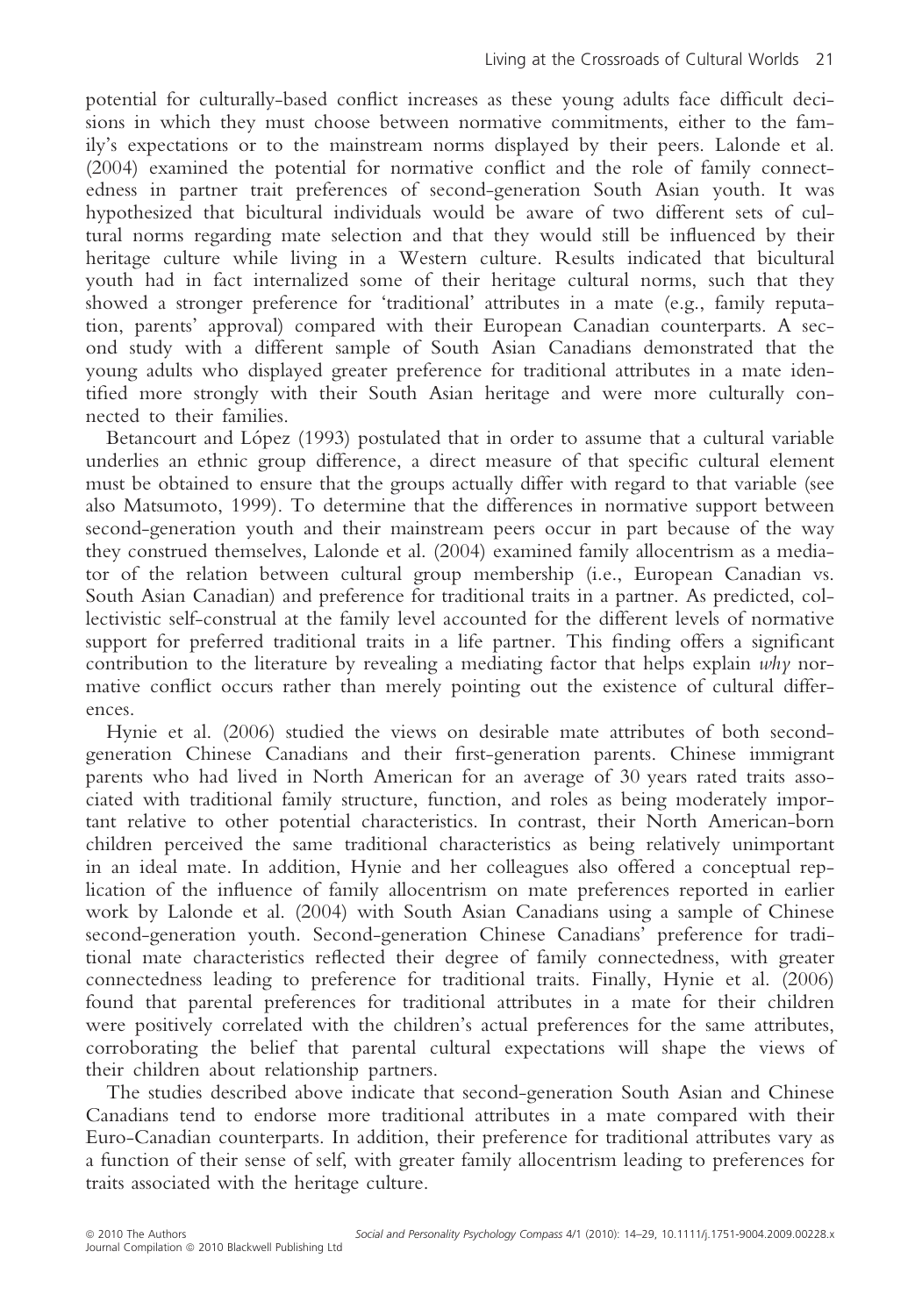## Normative conflict in intimate relationships and psychological distress

Some of our more recent research (see Lalonde & Giguère, 2007, 2008) simultaneously sampled youth from Chinese and South Asian backgrounds along with Euro-Canadian youth, which were included as a quasi-control group. This study conceptually replicated stronger preferences for traditional attributes in a mate (e.g., similar religious and cultural background, parental approval) by South Asian and Chinese youth compared with Euro-Canadian youth. Moreover, a stronger preference for traditional mate attributes was also observed in the South Asian sample than in the Chinese sample. In addition, differences between groups in preference for mate attributes were explained by the degree of family allocentrism.

The above-mentioned study also examined other aspects of intimate relationships including chastity as a preferable trait for a partner and norms regarding sexuality. In a cross-national study of desirable partner attributes, Buss et al. (1990) found that the attribute of chastity elicited the largest cultural difference. India and China were among the nations that judged chastity as highly important whereas the English-speaking and French Canadian samples ranked chastity as one of the least valued attributes in a mate. A multidimensional scaling analysis of the respondents from all nations indicated that India and China were the most distinct (i.e., greater distance from other cultures) on a dimension that contained chastity as a central element. Similarly, Lalonde and Giguère (2008) report that compared with Euro-Canadian youth, second-generation youth from South Asian and Chinese background held a stronger preference for chastity in a mate. Once again, differences between cultural groups were accounted for by family allocentrism. Differing preferences for chastity between cultural groups highlight another important potential source of conflict for second-generation Canadians, namely, norms regarding sexuality.

Beyond chastity, norms regarding premarital sex in a romantic relationship also offer a potential area of conflict. As expected, Lalonde and Giguère (2008) report observing that South Asian and Chinese youth perceived premarital sexual intercourse as less appropriate than did their Euro-Canadian peers, though this difference was greater for South Asian Canadians. More importantly, the ratings of South Asian Canadians statistically fell in-between the beliefs they thought their parents would have (i.e., premarital sex is not appropriate) and what their Canadian friends would have (i.e., premarital sex is quite appropriate). These findings suggest that second-generation South Asian individuals consider their own views on sexuality as falling between two sets of cultural norms.

#### Internalization of conflict

It is important to recognize that different normative reference points do not necessarily lead to normative conflict. Evidence of conflict – perhaps at both interpersonal and intrapersonal levels – is found when second-generation youth acknowledge different normative reference points and believe that the discrepancy is likely to negatively impact their relationships with others. For example, second-generation youth may be forced to make difficult choices when they are attracted to someone from a different cultural or religious group. In such cases, individuals may experience interpersonal conflict with their parents, particularly if the parents expect their children to marry someone from their own cultural background (Konanur, Lalonde, Uskul, & Cingöz, 2006; Uskul, Lalonde, & Cheng, 2007). Second-generation youth may also experience intrapersonal conflict if they find themselves attracted to someone from another culture. They may be tempted to give in to their own desires and explore the potential of the relationship. At the same time,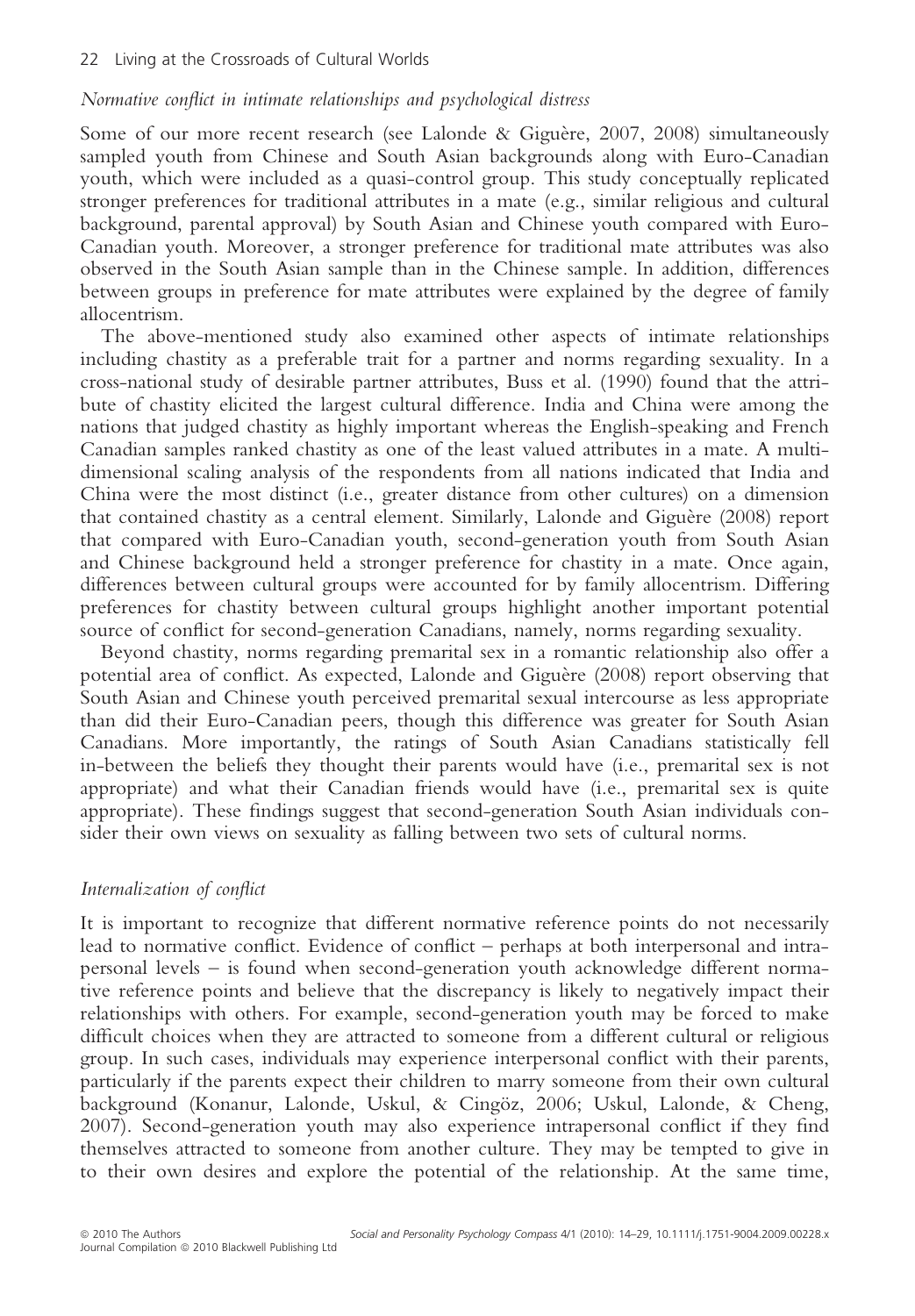however, they may attempt to ignore the feelings and wait for a more 'appropriate' person. Given that recent Canadian census (Statistics Canada, 2008b) data indicate that the number of inter-ethnic and inter-faith relationships is increasing in Canada, it is likely that such cultural conflicts are being experienced by many second-generation youth, with the prospect of having a partner from a different cultural background being a more realistic reality.

To investigate the key aspect of bicultural intra-personal conflict more directly (i.e., feeling caught between two cultures), items were adapted from the conflict and distance construct proposed by Benet-Martínez and Haritatos (2005) to make them specific to the area of intimate relationships (see Lalonde & Giguère, 2008). Items on the conflict subscale were intended to measure the degree to which individuals felt torn between cultures with regards to the degree of intimacy in their relationship. Items on the distance subscale tapped into the extent to which individuals perceived heritage and mainstream culture as holding different norms for intimacy in their close relationships. As Lalonde and Giguère (2008) reported responses on these scales showed that South Asian Canadians experienced greater conflict and distance than both Chinese Canadians and Italian Canadians. In addition, a sense of feeling torn (i.e., conflict) was negatively associated with self-esteem and life satisfaction for South Asian Canadians. On the other hand, perceived distance between cultures was negatively associated with self-esteem for Chinese Canadians. Overall, these results suggest that the experience of intra-personal normative conflicts in the area of intimate relationship can be negatively associated with well-being for second-generation youth.

Individuals are motivated to adhere to group norms primarily to obtain social acceptance (Blackhart et al., 2006; see Deutsch & Gerard, 1955). To experience ambivalence in one's normative commitments, therefore, should be psychologically upsetting. In the process of socialization, individuals learn and experience different types of social emotions such as shame and guilt that signal a lack of social acceptance (Leary et al., 2001). Lalonde, Giguère, and Naveh-Benjamin (2008) conducted two studies that examined the emotional consequences of normative conflict as a potential psychological mechanism underlying the experience of conflict. In the first study, South Asian and European-Canadian young adults were asked to recall either a culturally-based interpersonal conflict (conflict with the parents over dating) or a negative control event (being late for an appointment). Emotional responses to each events showed that negative social emotions (e.g., shame) were more likely to be generated by culturally-based conflict than by a negative control event for South Asian Canadians. Moreover, no difference in the emotional responses to the two conflict primes was observed for a European-Canadian sample, suggesting that they were not affected by the cultural component of the conflict.

In a similar second study, young adult Chinese and European-Canadian youth were asked to recall a culturally-based conflict (problem with school performance) or a different negative control event (not completing a family chore). For Chinese American immigrant families, strong values for obedience combined with a demand for high academic achievement represent a major source of intergenerational and bicultural conflict for second-generation youth (Lee, Choe, Kim, & Ngo, 2000; Sung, 1985). In Western cultures, relative to Eastern contexts, there is less of a focus on strict obedience, and academic achievement is not as strongly emphasized (Feldman & Rosenthal, 1994). Lalonde et al. (2008) reported that Chinese Canadian participants' emotional responses to a conflict concerning academic achievement generated more negative social emotions than a conflict concerning family chores. No difference in the emotional responses to the conflict primes was observed for the European-Canadian sample. Taken together, these findings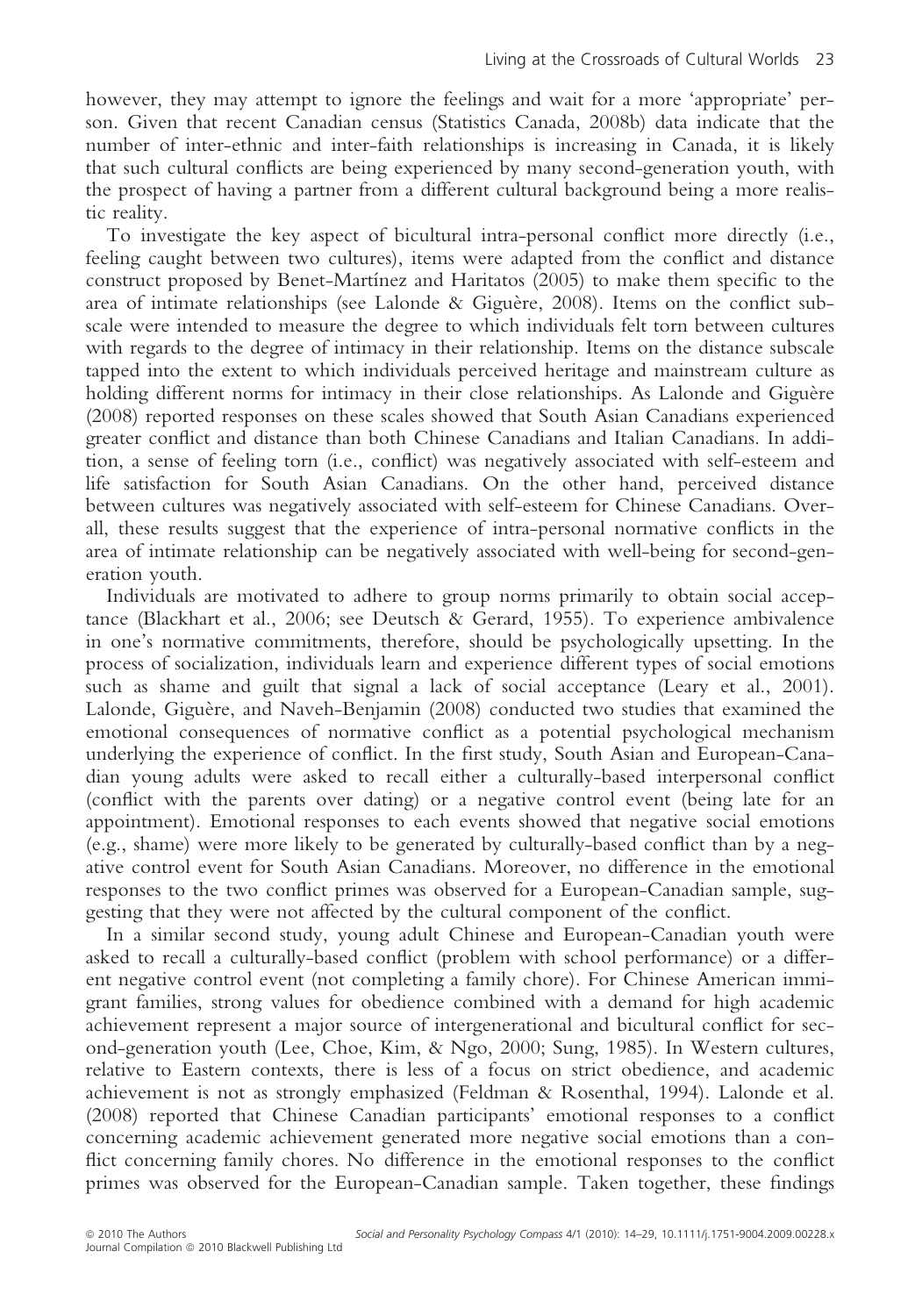suggest that negative social emotions are generated by the experience of normative conflict as a result of deviation from cultural group norms prescribed for bicultural youth.

## Other potential areas for bicultural normative conflicts

Although the discussion has primarily focused on the issue of intimate relationships and dating, normative conflict can occur in many other areas for second-generation youth. Because Western cultures typically encourage autonomy and independence whereas Eastern cultures tend to value family connectedness and interdependence, children of Eastern immigrants might experience interpersonal and intra-personal conflicts when they attempt to assert their autonomy (e.g., Phinney et al., 2005). Normative conflict may be observed in young adults' motivation to leave the familial home for alternate living arrangements. For example, in many European-American cultures, moving out is recognized as an expression of independence, whereas in Asian cultures, moving out typically occurs at the time of marriage or for high educational attainment (Mitchell, 2004). This difference alludes to the importance of personal preferences and goals in one culture and family obligations and duties in another.

The importance of family allocentrism found in preferences for traditional attributes in a mate can also be extended to one's motivation to leave the parental home. In the context of the family, Eastern cultures' heavy emphasis on filial piety prescribes that adult children are expected to remain at home until they marry; individual autonomy is subordinated to the needs of the family. Research shows that South Asian Canadian young adults reported 'a great deal' of parental influence on the decision to leave home compared with British-Canadian young adults (Mitchell, 2004), demonstrating a stronger sense of family connectedness. On the other hand, although still holding obligations to their family, Euro-Canadian adolescents experience greater equality with their parents and less emphasis on fulfilling familial expectations (Fuligni, Tseng, & Lam, 1999). Thus, leaving the parental home to achieve independence may be an issue around which intergenerational conflict occurs for some bicultural young adults who have access to both Eastern and Western cultural norms.

Another example where contradictory cultural norms may be simultaneously salient is in the domain of education and career choices. The Western norms of individualism and autonomy may guide the individual to pursue a career goal that is not typically linked to financial security and status (e.g., an Arts degree in literature, theatre school). On the other hand, the family connectedness associated with Eastern cultures may drive the individual to pursue career paths that are valued and recognized by the heritage community (e.g., medicine, law, business) and can contribute easily to the family's prosperity. Findings from our recent work suggest that greater familial and cultural pressure for good academic performance is placed on the children of Chinese immigrants than on European-Canadian children. These pressures may be associated with stress and other negative emotional implications for second-generation Chinese Canadians (Lalonde et al., 2008).

## Other approaches to bicultural conflicts

Multiple perspectives on issues related to biculturalism have emerged since the idea that individuals could hold multiple cultural identities simultaneously was introduced. Currently, one of the prominent approaches to this issue is that of Benet-Martínez and her colleagues (e.g., Benet-Martínez & Haritatos, 2005), who proposed a seminal model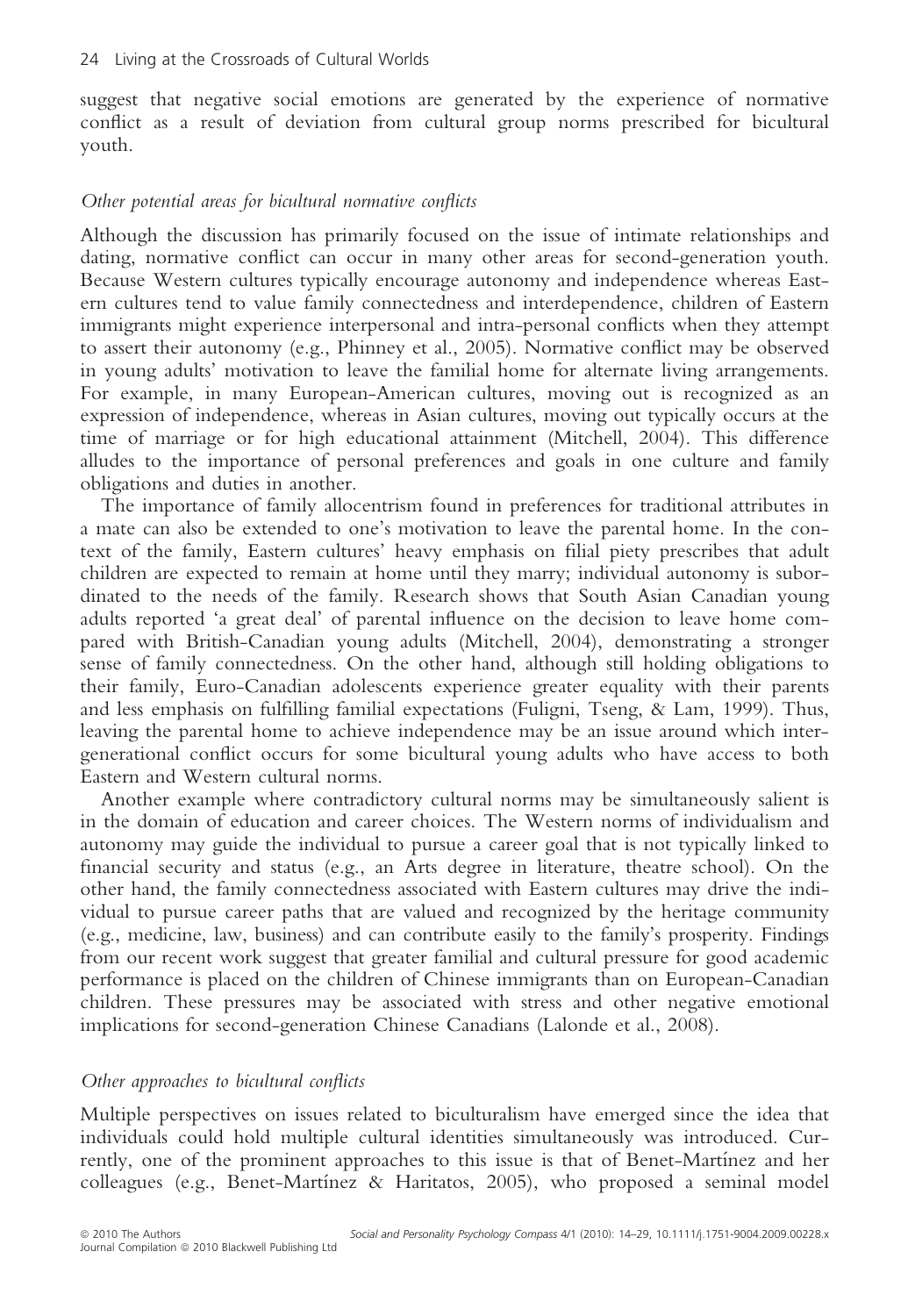examining biculturalism from an individual differences perspective – which can be contrasted with the social influence focus of the current model. These researchers suggest that 'although all biculturals identify with both mainstream and ethnic cultures, some biculturals perceive their dual cultural identities as compatible and integrated, whereas others see them as oppositional and difficult to integrate' (Benet-Martínez, Leu, Lee, & Morris, 2002, p. 496). To capture this individual difference they developed the construct of bicultural identity integration (Benet-Martínez & Haritatos, 2005). Bicultural individuals high in integration view their two identities as compatible with one another, whereas those low in integration view them as opposing forces. Cheng et al. (2008) also discuss the notion of identity integration using a social identity approach, and describe it as the ability to flow naturally from one social identity to the next.

A prominent approach to understanding human thought, behavior, and affect is to adopt a person by situation approach. Such an approach can provide insight on how the experience and outcomes of normative conflict among biculturals vary as a function of individual differences and situational contexts driven by the norms of both the mainstream and heritage cultures. Benet-Martínez and her colleagues have opened avenues to examine issues pertaining to bicultural identity from an interactionist perspective. For example, cultural frame switching, a process influenced by social cues, is moderated by individual's degree of bicultural identity integration (Benet-Martínez et al., 2002). Individuals high in integration made attributions that were congruent with the cultural cues that they had been primed with, whereas individuals low in integration made incongruent attributions. An interactionist approach where it is assumed that (1) some individuals may be predisposed as a function of their personality to more easily avoid or negotiate culturally-based conflicts, and (2) that such conflicts are driven by social norms, can help us to better understand the psychological impact of culturally based conflict and ways to resolve such conflict.

# Limitations

Our notion of normative conflict also requires researchers to consider the socio-political context around immigration (Bourhis, Moïse, Perrault, & Senécal, 1997; Dovidio & Esses, 2001). For example, exploring bicultural normative conflicts within Canada requires examining these processes within a given political context that is concerned with immigration and multiculturalism issues. Canada's official policy states that 'Multiculturalism ensures that all citizens can keep their identities, can take pride in their ancestry and have a sense of belonging. Acceptance gives Canadians a feeling of security and self-confidence making them open to, and accepting of, diverse cultures' (Canadian Heritage, 2004). This policy facilitates the maintenance of heritage and cultural affiliation, allowing biculturalism to be a viable option with respect to the societal institutions. In countries where policies regarding immigration and acculturation assume that immigrants should acculturate to the mainstream culture and abandon their heritage one, immigrants are faced with a different challenge – one in which intrapersonal and interpersonal levels of conflicts may be less important than intergroup conflicts.

# Conclusion

For second-generation youth, life is usually no different from that of their mainstream peers whose families have been in Canada, the United States, or host countries for many generations. These bicultural individuals, however, are bound to experience some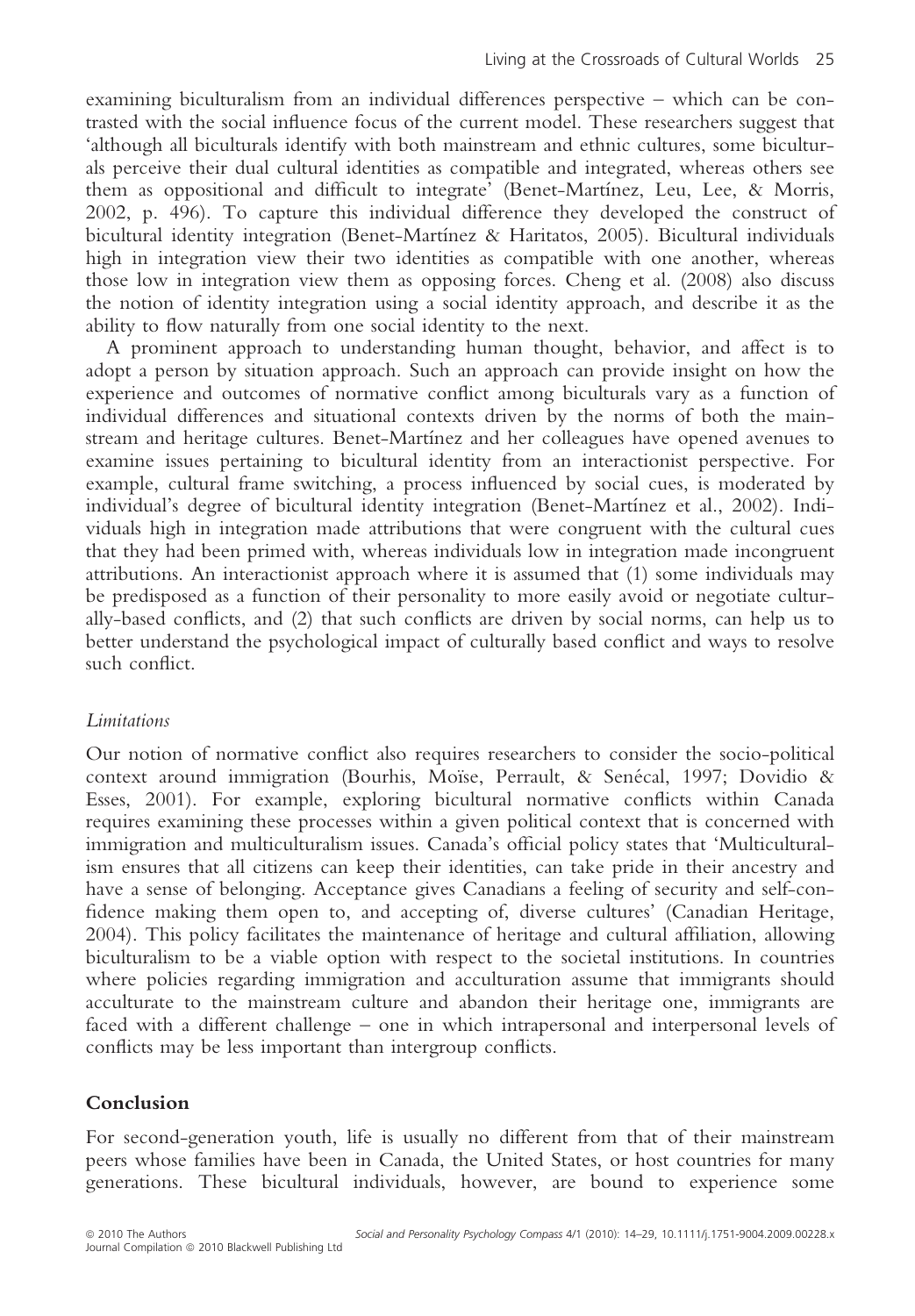circumstances in which they are faced with conflicts that may force them to compromise and negotiate between the expectations of the norms of their heritage culture and mainstream culture. It is important to understand the experience of second-generation bicultural youth who are in the process of establishing their identity, developing their autonomy, and creating intimate relationships – all of which can elicit incompatible cultural expectations from their heritage and mainstream cultures. As immigration rates continue to soar in Western countries, so will the proportion of bicultural individuals. Research in this area will lead to a better understanding of normative conflicts experienced by young immigrants and provide guidelines for building strategies geared towards helping youth develop an integrated bicultural identity.

## Short Biography

Benjamin Giguère is a PhD candidate at York University in Toronto. He received his BA from McGill University. His research intersects the fields of cross-cultural psychology, intergroup relations and group processes. He is particularly interested in understanding the influence of collective identities and cultural norms on the regulation of behaviors.

Richard N. Lalonde is a Professor of Psychology at York University in Toronto. His research falls at the intersection of culture, identity, and intergroup relations, with a particular focus on issues that are pertinent to multicultural societies. Much of his work has focused on the cultural identities of 1st and 2nd generation immigrant groups in the Canadian context. His current research focuses on bicultural identity and the situations where a conflict between two sets of cultural norms is likely to arise. Lalonde obtained his in BA at the University of Ottawa, his MA and PhD at the University of Western Ontario. He has also collaborated in research projects at McGill University where he held a postdoctoral fellowship and at the University of Queensland where he was a visiting scholar.

Evelina Lou is an MA candidate at York University in Toronto. Her current research lies in the areas of social and cultural psychology. She is particularly interested in the influence of biculturalism on social behaviours and on issues of identity for first- and second-generation immigrants. She holds a BA from the University of Western Ontario.

## Endnote

\* Correspondence address: Benjamin Giguère, York University, Department of Psychology, 4700 Keele, Toronto, Ontario, Canada M3J 1P3. Email: bgiguere@yorku.ca

## References

Ashmore, R. D., Deaux, K., & McLaughlin-Volpe, T. (2004). An organizing framework for collective identity: Articulation and significance of multidimensionality. Psychological Bulletin, 130, 80–114.

Benet-Martínez, V., & Haritatos, J. (2005). Bicultural identity integration (BII): Components and psychosocial antecedents. Journal of Personality, 73, 1015–1050.

Benet-Martínez, V., Leu, J., Lee, F., & Morris, M. W. (2002). Negotiating biculturalism: Cultural frame switching in biculturals with oppositional versus compatible cultural identities. Journal of Cross-Cultural Psychology, 33, 492– 516.

Berry, J. W. (1990). Psychology of acculturation. In J. Berman (Ed.), Cross-Cultural Perspectives: Nebraska Symposium on Motivation (pp. 201–234). Lincoln, NE: University of Nebraska.

Berry, J. W. (1997). Immigration, acculturation and adaptation. Applied Psychology, 46, 5–68.

Berscheid, E. (1995). Help wanted: A grand theorist of interpersonal relationships, sociologistoranthropologist preferred. Journal of Social and Personal Relationships, 12, 529–533.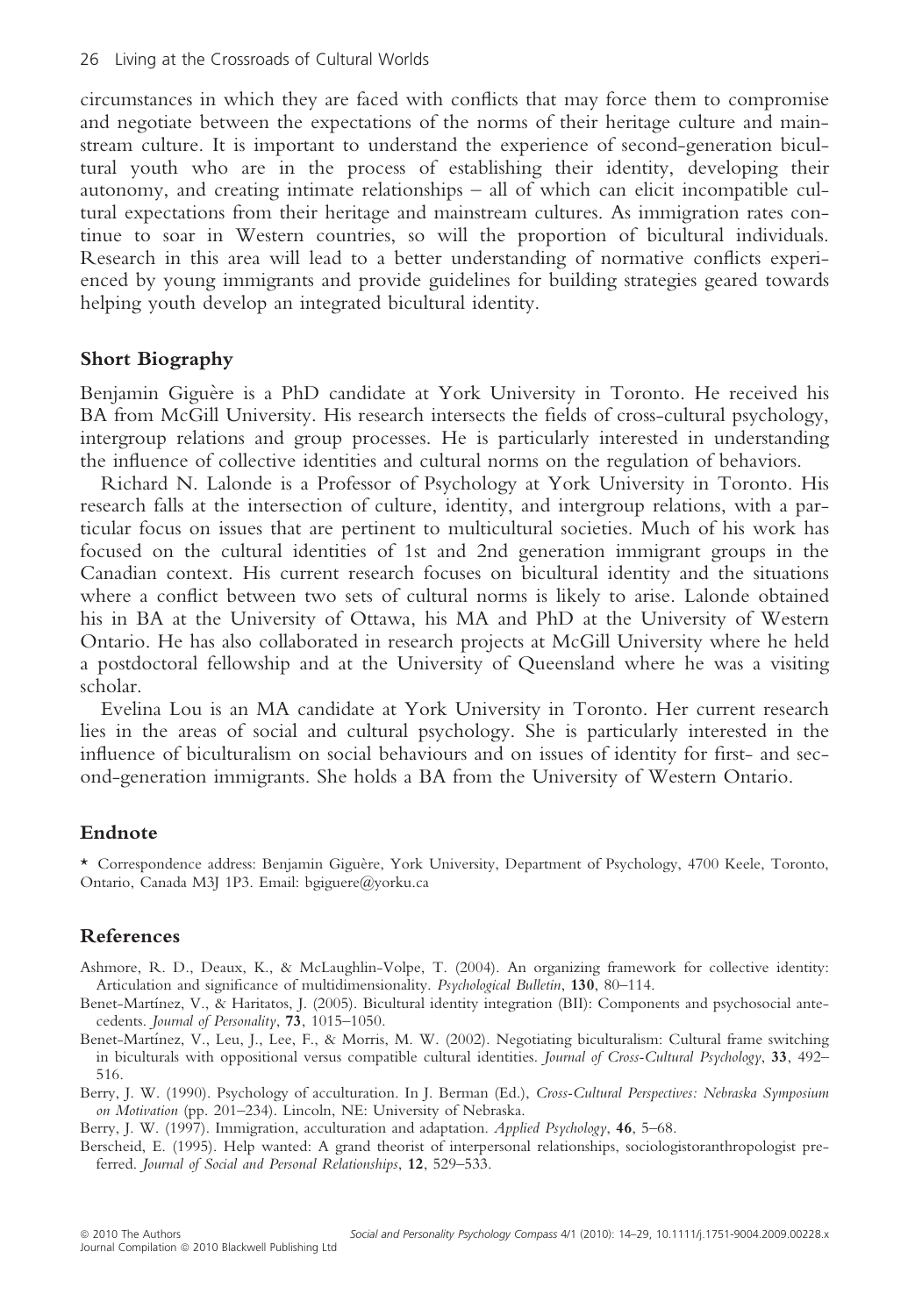- Betancourt, H., & López, S. R. (1993). The study of culture, ethnicity and race in American psychology. American Psychologist, 48, 629–637.
- Bialystock, E. (2001). Bilingualism in Development: Language, Literacy, and Cognition. New York, NY: Cambridge University Press.
- Blackhart, G. C., Baumeister, R. F., & Twenge, J. M. (2006). Rejection's impact on self-defeating, prosocial, antisocial, and self-regulatory behaviours. In K. D. Vohs & E. J. Finkel (Eds.), Self and Relationships: Connecting Intrapersonal and Interpersonal Processes (pp. 237–253). New York: Guilford Press.
- Boski, P. (2008). Five meanings of integration in acculturation research. International Journal of Intercultural Relations, 32, 142–153.
- Bourhis, R. Y., Moïse, L. C., Perrault, S., & Senécal, S. (1997). Towards an interactive acculturation model: A social psychological approach. International Journal of Psychology, 32, 369–386.
- Bronfenbrenner, U. (1979). The Ecology of Human Development: Experiments by Nature and Design. Cambridge, MA: Harvard University.
- Buss, D. M., Abbott, M., Angleitner, A., Asherian, A., Biaggio, A., Blanco-Villasenor, A., et al. (1990). International preferences in selecting mates: A study of 37 cultures. Journal of Cross-Cultural Psychology, 21, 5–47.
- Citizenship and Immigration Canada (2004). Canadian Multiculturalism: An Inclusive Citizenship. Ottawa: Government of Canada. http://www.cic.gc.ca/multi/inclusv-eng.asp (last accessed August 18, 2009).
- Cheng, C.-Y., Sanders, M., Sanchez-Burks, J., Molina, K., Lee, F., Darling, E., et al. (2008). Reaping the rewards of diversity: The role of identity integration. Social and Personality Psychology Compass,  $2/3$ , 1182–1198.
- Clément, R., & Noels, K. A. (1992). Towards a situated approach to ethnolinguistic identity: The effects of status on individuals and groups. Journal of Language and Social Psychology, 11, 203–232.
- Dasgupta, S. D. (1998). Gender roles and cultural continuity in the Asian Indian immigrant community in the U.S. Sex Roles, 38, 953–974.
- Deutsch, M., & Gerard, H. B. (1955). A study of normative and informational social influences upon individual judgment. Journal of Abnormal and Social Psychology, 51, 629–636.
- Dion, K. K., & Dion, K. L. (1993). Individualistic and collectivistic perspectives on gender and the cultural context of love and intimacy. Journal of Social Issues, 49, 53–69.
- Dion, K. K., & Dion, K. L. (1996). Cultural perspectives on romantic love. Personal Relationships, 3, 5–17.
- Dion, K. K., & Dion, K. L. (2001). Gender and cultural adaptation in immigrant families. Journal of Social Issues, 57, 511–521.
- Doherty, R. W., Hatfield, E., Thompson, K., & Choo, P. (1994). Cultural and ethnic influences on love and attachment. Personal Relationships, 1, 391–398.
- Dorner, L. M., Orellana, M. F., & Jiménez, R. (2008). It's one of those things you do to help the family: Language brokering and the development of immigrant adolescents. Journal of Adolescent Research, 23, 515–543.
- Dovidio, J. F., & Esses, V. M. (2001). Immigrants and immigration: Advancing the psychological perspective. Journal of Social Issues, 57, 375–387.
- Dugsin, R. (2001). Conflict and healing in family experience of second-generation emigrants from India living in North America. Family Process, 40, 233–241.
- Erikson, E. H. (1968). Identity: Youth and Crisis. New York: Norton.
- Feldman, S. S., & Rosenthal, D. A. (1994). Culture makes a difference…or does it? A comparison of adolescents in Hong Kong, Australia, and the United States. In R. K. Silbereisen & E. Todt (Eds.), Adolescence in Context: The Interplay of Family, School, Peers, and Work in Adjustment (pp. 99–124). New York: Springer.
- Fuligni, A. J., Tseng, V., & Lam, M. (1999). Attitudes toward family obligations among American adolescents with Asian, Latin American, and European backgrounds. Child Development, 70(4), 1030–1044.
- Georgas, J. (1989). Changing family values in Greece: From collectivist to individualist. Journal of Cross-Cultural Psychology, 20, 80–91.
- Georgas, J., Berry, J. W., Shaw, A., Christakopoulos, S., & Mylonas, K. (1996). Acculturation of Greek family values. Journal of Cross-Cultural Psychology, 27, 329–338.
- Goodwin, R., & Cramer, D. (2000). Marriage and social support in a British-Asian community. Journal of Community and Applied Social Psychology, 10, 49–62.
- Heine, S. J. (2008). Cultural Psychology. New York: Norton.
- Hong, Y.-Y., Morris, M. W., Chiu, C.-Y., & Benet-Martínez, V. (2000). Multicultural minds: A dynamic constructivist approach to culture and cognition. American Psychologist, 55, 709–720.
- Hynie, M. (1996). From conflict to compromise: Immigrant families and the processes of acculturation. In D. M. Taylor (Ed.), Diversity With Justice and Harmony: A Social Psychological Analysis (pp. 97–123). Ottawa, ON: Department of Citizenship and Immigration.
- Hynie, M., Lalonde, R. N., & Lee, N. (2006). Parent-child value transmission among Chinese immigrants to North America: The case of traditional mate preferences. Cultural Diversity and Ethnic Minority Psychology, 12, 230–244.
- Inman, A. G. (2006). South Asian women: Identities and conflicts. Cultural Diversity and Ethnic Minority Psychology, 12, 306–319.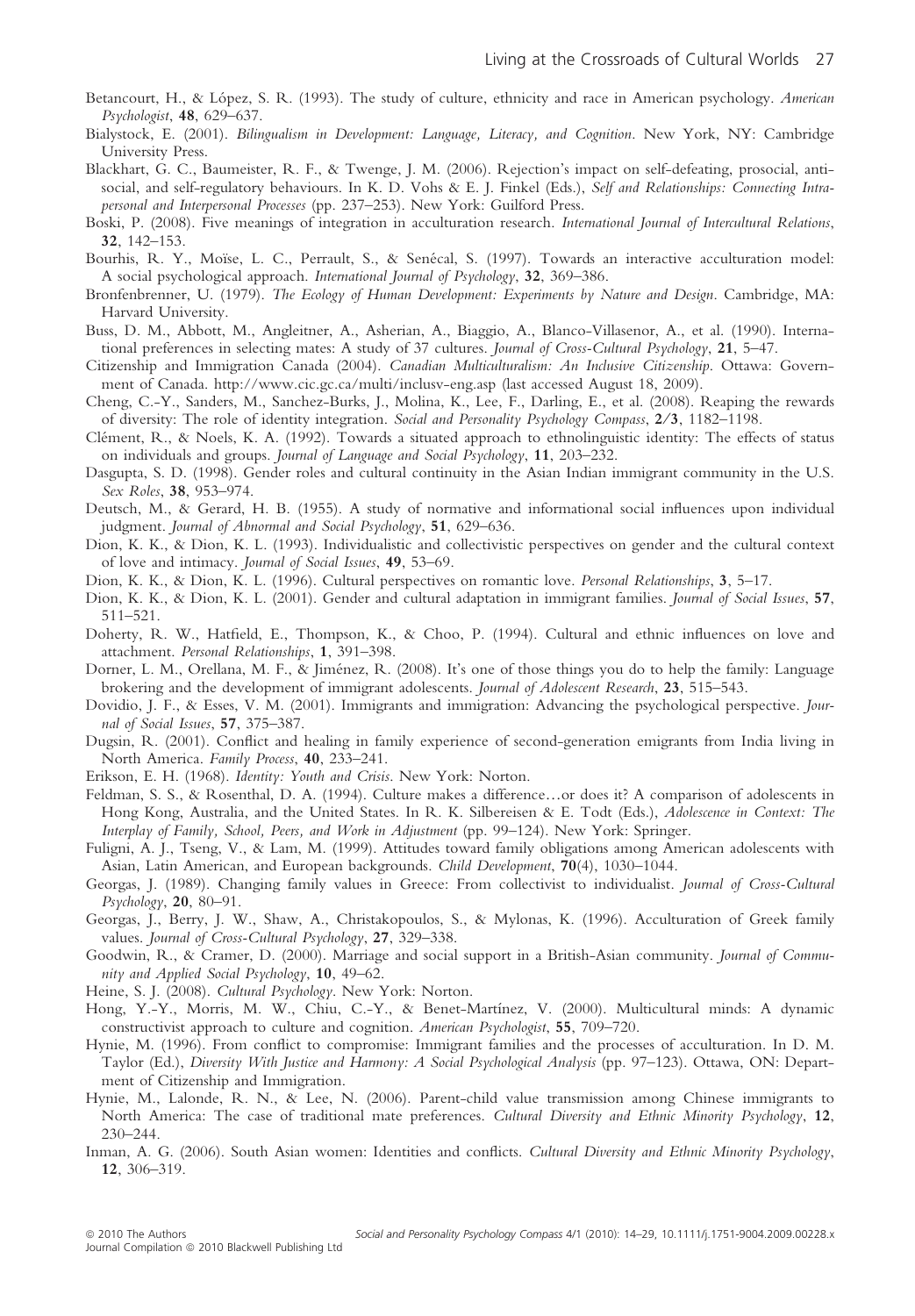- Jia, G., & Aaronson, D. (2003). A longitudinal study of Chinese children and adolescents learning English in the United States. Applied Psycholinguistics, 24, 131–161.
- Johnson, J., & Newport, E. L. (1989). Critical period effects in second language learning: The influence of maturational state on the acquisition of English as a second language. Cognitive Psychology, 21, 60-99.
- Killian, C., & Johnson, C. (2006). I'm not a immigrant! Resistance, redefinition, and the role of resources in identity work. Social Psychology Quarterly, 69, 60–80.
- Knafo, A., & Schwartz, S. H. (2001). Value socialization in families of Israeli-Born and Soviet-Born Adolescents in Israel. Journal of Cross-Cultural Psychology, 32, 213–228.
- Konanur, S., Lalonde, R. N., Uskul, A. K., & Cingöz, B. (2006, June). Support for Intercultural Dating Amongst South Asian Canadian and European Canadian Populations: Do Cultural, Generational, and Gender Differences Exist? Poster presented at the annual conference of the Canadian Psychological Association, Calgary, Canada.
- Kwak, K. (2003). Adolescents and their parents: A review of intergenerational family relations for immigrant and non-immigrant families. Human Development, 46, 115–136.
- LaFromboise, T., Coleman, H. K., & Gerton, J. (1993). Psychological impact of biculturalism: Evidence and theory. Psychological Bulletin, 114, 395–412.
- Lalonde, R. N., & Giguère, B. (2007, June). Culture, Identity and Family Allocentrism in the Interpersonal Relationships of Second-Generation Immigrants. Paper presented at the annual convention of the Canadian Psychological Association, Ottawa, Ontario, Canada.
- Lalonde, R. N., & Giguère, B. (2008). When might the two cultural worlds of second generation biculturals collide? Canadian Diversity, Summer, 58-62.
- Lalonde, R. N., Giguère, B., & Naveh-Benjamin, I. (2008, June). Priming Cultural Conflict in Second-Generation Canadians. Paper presented at the annual convention of the Canadian Psychological Association, Halifax, NS, Canada.
- Lalonde, R. N., Hynie, M., Pannu, M., & Tatla, S. (2004). The role of culture in interpersonal relationships: Do second-generation South Asian Canadians want a traditional partner? Journal of Cross-Cultural Psychology, 35, 503–524.
- Lay, C., Fairlie, P., Jackson, S., Ricci, T., Eisenberg, J., & Sato, etal. (1998). Domain-specific allocentrism-idiocentrism. Journal of Cross-Cultural Psychology, 29, 434–460.
- Leary, M. R., Koch, E. J., & Hechenbleikner, N. R. (2001). Emotional responses to social rejection. In M. R. Leary (Ed.), Interpersonal Rejection (pp. 145–166). New York: Oxford UP.
- Lee, R. M., Choe, J., Kim, G., & Ngo, V. (2000). Construction of the Asian American family conflicts scale. Journal of Counseling Psychology, 47, 211–222.
- Marcia, J. E. (1966). Development and validation of ego identity status. Journal of Personality and Social Psychology, 3, 551–558.
- Matsumoto, D. (1999). Culture and self: An empirical assessment of Markus and Kitayama's theory of independent and interdependent self-construals. Asian Journal of Social Psychology, 2, 289–310.
- Mitchell, B. A. (2004). Making the move: Cultural and parental influences on Canadian young adults' homeleaving decisions. Journal of Comparative Family Studies, 35(3), 423–441.
- Naidoo, J. C., & Davis, J. C. (1988). Canadian South Asian women in transition: A dualistic view of life. Journal of Comparative Family Studies, 19, 311–327.
- Pettys, G. L., & Balgopal, P. R. (1998). Multigenerational conflicts and new immigrants: An Indo-American experience. Families in Society, 79, 410–423.
- Phinney, J. S. (1990). Ethnic identity in adolescents and adults: Review of research. Psychological Bulletin, 108, 499-514.
- Phinney, J. S., Ong, A., & Madden, T. (2000). Cultural values and intergenerational value discrepancies in immigrant and non-immigrant families. Child Development, 71, 528–539.
- Phinney, J. S., Kim-Jo, T., Osorio, S., & Vilhjalmsdottir, P. (2005). Autonomy and relatedness in adolescent-parent disagreements: Ethnic and developmental factors. Journal of Adolescent Research, 20, 8–39.
- Rosenthal, D., Demetriou, A., & Efklides, A. (1989). A cross-national study of the influence of culture on conflict between parents and adolescents. International Journal of Behavioral Development, 12, 207–219.
- Ryder, A. G., Alden, L. E., & Paulhus, D. L. (2000). Is acculturation unidimensional or bidimensional? A headto-head comparison in theprediction of personality, self-identity, and adjustment. Journal of Personality and Social Psychology, 79, 49–65.
- Schwartz, S. H., & Bardi, A. (2001). Value hierarchies across cultures: Taking a similarities perspective. Journal of Cross Cultural Psychology, 32, 268–290.
- Segal, U. A. (1991). Cultural variables in Asian Indian families. Families in Society, 72, 233–241.
- Statistics Canada (2008a). Canada's Ethnocultural Mosaic, 2006 Census: National picture: The population's ethnocultural make-up by generational status. Statistics Canada Catalogue no. 97-562-X2006001. Ottawa: Government of Canada. http://wwwl2.statcan.ca/english/census06/analysis/ethnicorigin/status.cfm (last accessed August 18, 2009).
- Statistics Canada (2008b). Canada's Ethnocultural Mosaic, 2006 Census: National Picture: Mixed unions involving visible minorities on the rise. Statistics Canada Catalogue no. 97-562-X2006001. Ottawa: Government of Canada. http:// wwwl2.statcan.ca/english/census06/analysis/ethnicorigin/mixed.cfm (last accessed August 18,2009).